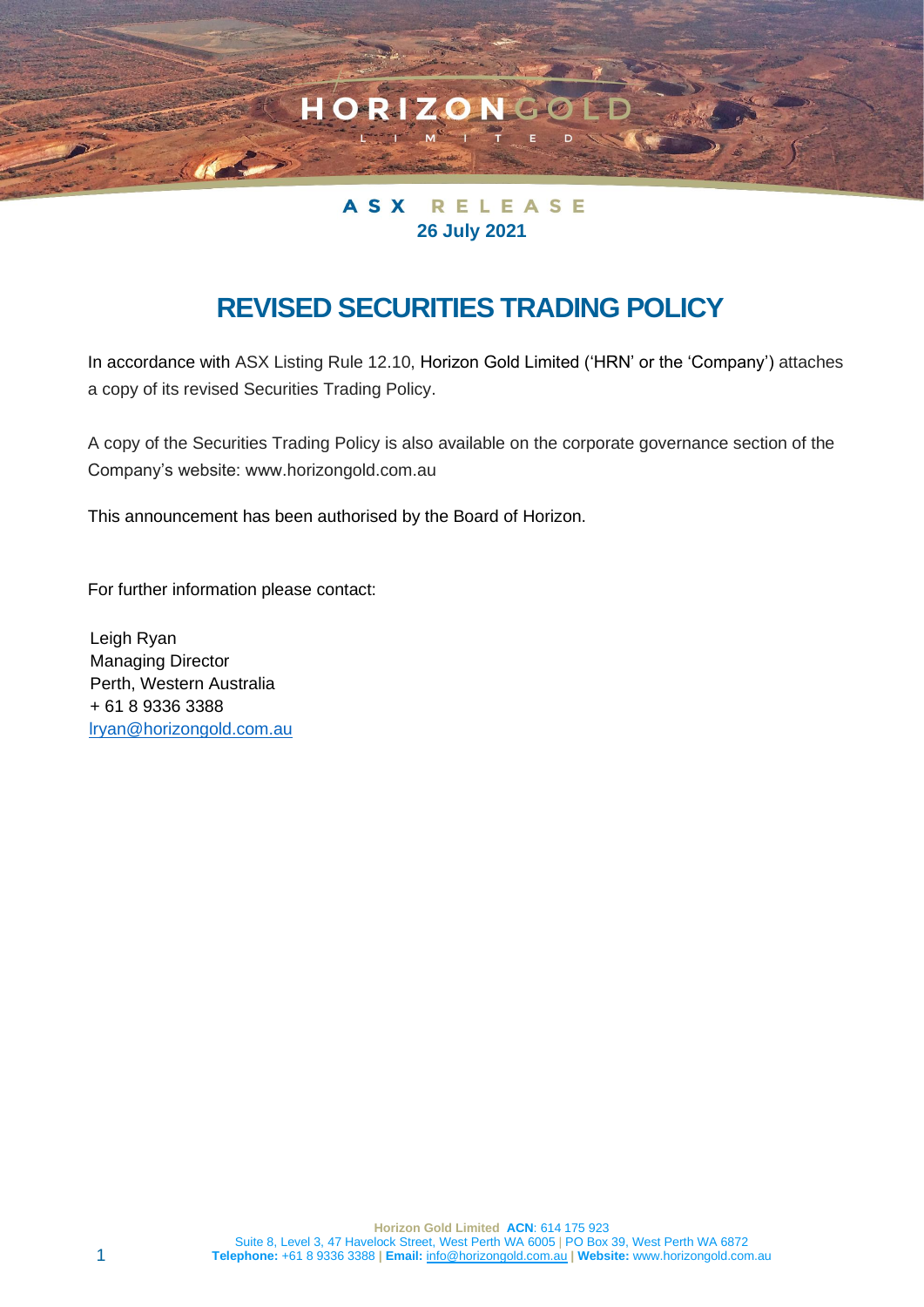

# **SECURITIES TRADING POLICY**

## **1. Purpose**

The purpose of this policy is to:

- a. ensure that public confidence is maintained in Horizon Gold Limited's (the Company) reputation, the directors and employees of the Company and in the trading of the Company's Securities;
- b. minimise the risk or appearance of insider trading by Key Management Personnel, employees of, and consultants and contractors to, Horizon Gold and the Horizon Gold Group and the reputational damage this may cause;
- c. explain the type of conduct in relation to dealings in securities that is prohibited under the Corporations Act, which is applicable to all Key Management Personnel, employees of, and consultants and contractors to, Horizon Gold and the Horizon Gold Group; and
- d. establish procedures in relation to Dealing in Securities of Horizon Gold.

#### **2. Definitions**

**Associated Persons** means persons referred to in Section 3(d) of this Policy;

**Corporations Act** means the Corporations Act 2001 (Cth).

**Dealing** includes buying or selling, agreeing or undertaking to buy or sell, entering into an arrangement to change the beneficial ownership of the Securities and includes dealings in financial products issued or created over or in respect of the Securities.

**Horizon Gold or Company** means Horizon Gold Limited (ACN 614 175 923).

**Horizon Gold Group** means Horizon Gold and related bodies corporate as defined in the Corporations Act.

**Key Management Personnel** means any person that has authority and responsibility for planning, directing and controlling the activities of the Company, directly or indirectly including:

- a Director:
- the Chief Operating Officer,
- the Chief Financial Officer, the Corporate Development Officer, the Chief Geologist, the General Manager Mining and Company Secretary;
- any other key management personnel reporting to the Managing Director; or
- any other person as determined by the Managing Director or Chair from time to time.

#### **Securities** means:

- any share in, or debenture of, Horizon Gold;
- an option to acquire ordinary shares in, or debenture of, Horizon Gold;
- a renounceable or non-renounceable right to subscribe for a share in, or debenture of, Horizon Gold.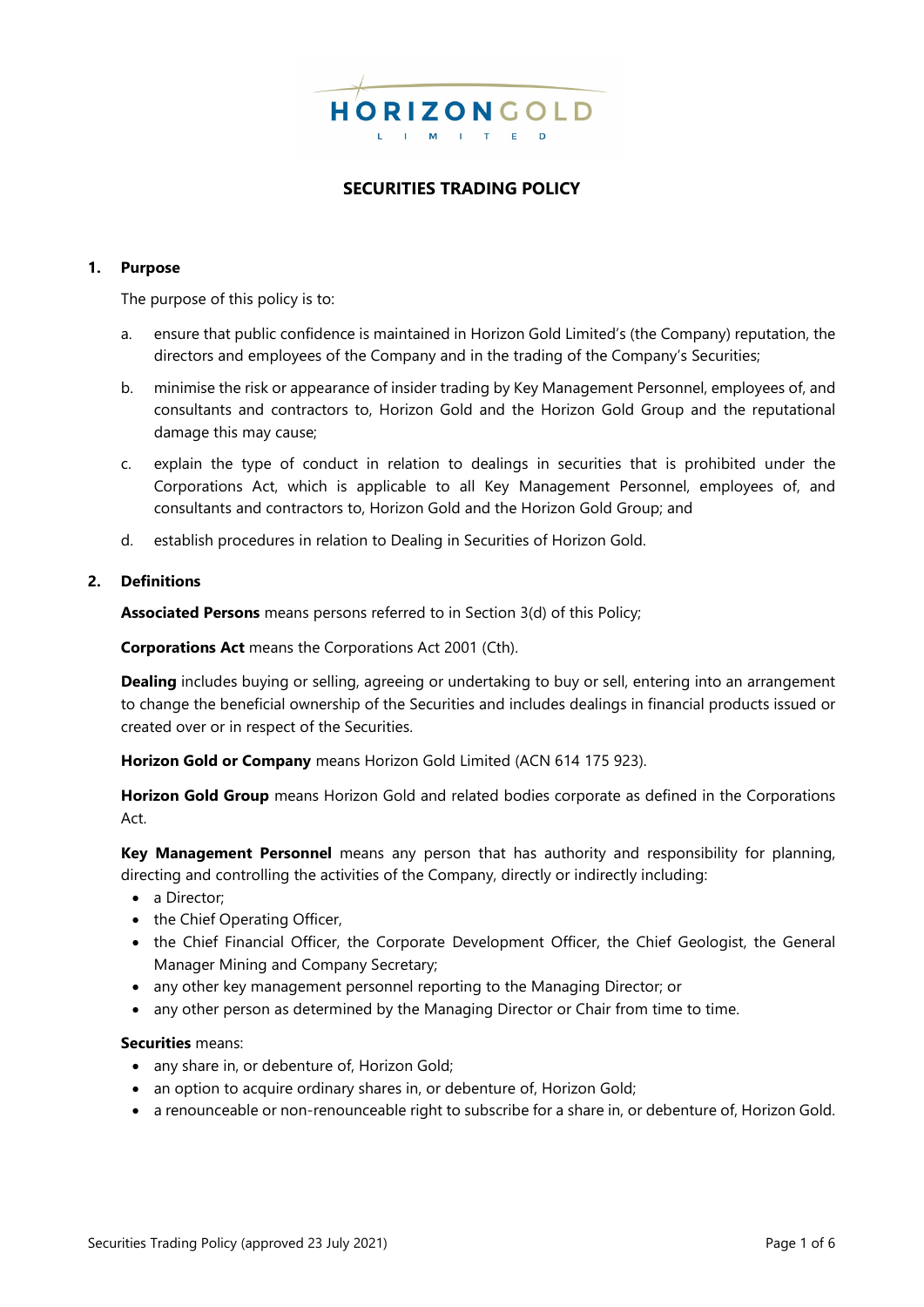# **3. Persons to whom this policy applies**

This policy applies to:

- a. all Key Management Personnel of the Horizon Gold Group;
- b. all employees of the Horizon Gold Group;
- c. all consultants and contractors who are engaged in, or acting in the roles of, executive positions within the Horizon Gold Group; and
- d. any associate, nominee or agent of a director or employee which includes:
	- i. family members who may influence, or may be influenced, by a director or employee in his or her dealings with the Company's Securities;
	- ii. a company or other entity that the director or employee is able to control.

# collectively referred to as the **'Horizon Personnel'**.

If any persons to whom this policy applies are prevented from dealing in Securities they must take reasonable steps to prevent Associated Persons from engaging in the restricted activity in those securities of which they are aware or ought to be aware.

# **4. Prohibited dealing in securities**

Under the Corporations Act, you are prohibited from Dealing in Securities at any time if you are in possession of Insider Information. **'Insider Information'** is information:

- a. about the Company which is not generally available to the public; and
- b. which a reasonable person would expect to have a material effect on the price of the Securities.

The laws on insider trading are directed at prohibiting persons using information obtained in the course of their employment to gain an improper advantage for themselves or someone else in the trade of **Securities** 

## **4.1 Particular prohibitions**

## **Short term trading**

• Horizon Personnel should not engage in short-term trading of Securities i.e. buy and sell within a 12 month period.

# **Derivatives, hedging and margin lending arrangements**

- Horizon Personnel must not at any time enter into a transaction, such as a derivative, that operates or is intended to operate to limit the economic risk of holdings of unvested or vested Securities which are subject to a holding lock.
- Horizon Personnel must not at any time enter into a transaction that involves using Company Securities as collateral in any financial transaction, including margin lending arrangements.

# **5. Relationship to the continuous disclosure regime**

The Corporations Act and the ASX Listing Rules require Horizon Gold immediately release to the ASX any information concerning the Horizon Gold Group which may reasonably be expected to have a material effect on the price or value of the Securities, subject to limited exceptions.

As a result of the operation of the continuous disclosure regime, usually all material price sensitive information will be generally available. However, there are limited circumstances in which disclosure is not required. In these situations, there may be people with "inside information" who would breach the insider trading prohibition if they dealt in the Securities at that time. Specifically, the ASX Listing Rules do not require disclosure where: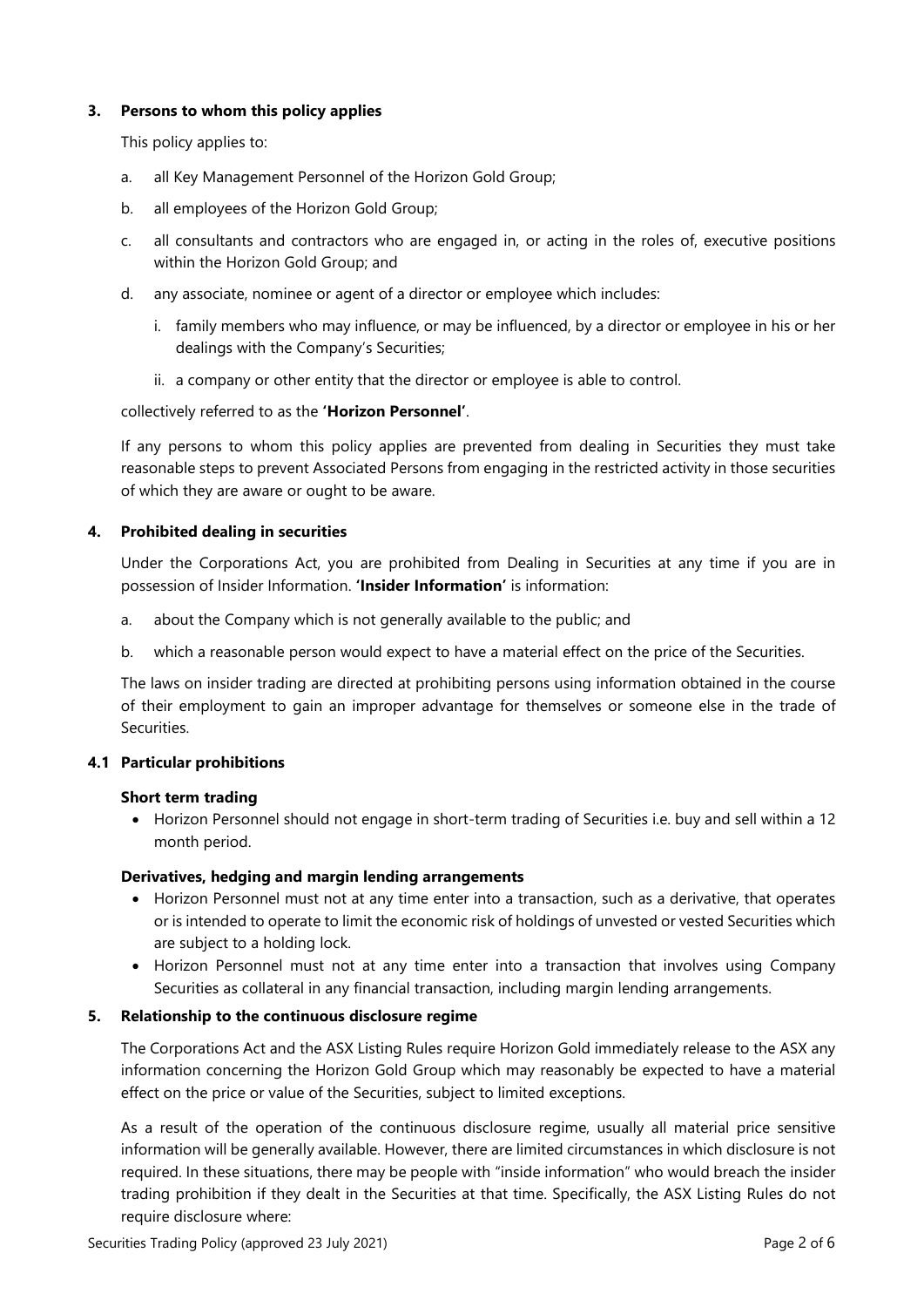- a. a reasonable person would not expect the information to be disclosed; and
- b. the information is confidential and the ASX has not formed the view that the information has ceased to be confidential; and
- c. one or more of the following applies:
	- i. it would be a breach of law to disclose the information;
	- ii. the information concerns an incomplete proposal or negotiation;
	- iii. the information comprises matters of supposition or is insufficiently definite to warrant disclosure;
	- iv. the information is generated for internal management purposes of the entity; or
	- v. the information is a trade secret.

Although some information does not need to be disclosed under the ASX Listing Rules, you may still possess "insider information". If a person deals in the Securities at a time when that person is aware of information which, but for a carve-out to the ASX Listing Rules, would need to be disclosed to the market, that person will be in breach of the insider trading provisions.

For further detail on your legal obligations and requirements under the continuous disclosure regime, please refer to Horizon Gold's Continuous Disclosure Policy which is available on the Company's website or from the Company Secretary.

#### **6. Rules for dealing in securities by Horizon Personnel**

In addition to the prohibitions imposed by the Corporations Act in relation to Insider Information, the Directors of the Company hereby impose the following limits on Dealing in the Securities.

Horizon Personnel are only permitted to Dealing in Securities after they first have obtained written clearance, in accordance with section 6.2 below, being Securities Trading Clearance Request Form Approval Process.

Horizon Personnel are prohibited from Dealing in the Securities during any period referred to below:

- a. 2 weeks prior to, and 24 hours after the release of the Company's Annual Financial Report;
- b. 2 weeks prior to, and 24 hours after the release of the Consolidated Interim Financial Report of the Company; and
- c. 2 weeks prior to, and 24 hours after the release of the Company's quarterly reports,

collectively referred to as the **'Blackout Period'**.

#### **Note:**

• Horizon Gold reserves the right to impose restrictions on Dealings outside of a Blackout Period if and when it considers appropriate.

#### **Blackout periods**

Horizon Personnel are prohibited from Dealing in the Securities inside any Blackout Period, except in the circumstances described in 6.1 and 7 below.

#### **6.1 Exemption to deal during Blackout Periods**

In Exceptional Circumstances, and subject always to compliance with the Insider Information prohibitions, written exemption may be granted from the operation of this policy from the Managing Director, or Chair or 2 directors (if the person seeking approval is the Managing Director) by Horizon Personnel first obtaining written clearance prior to undertaking any Dealing inside the Blackout Period.

Any approval or exemption obtained under this policy is subject to you complying with the remainder of this policy and your responsibility to comply with the law including insider trading laws.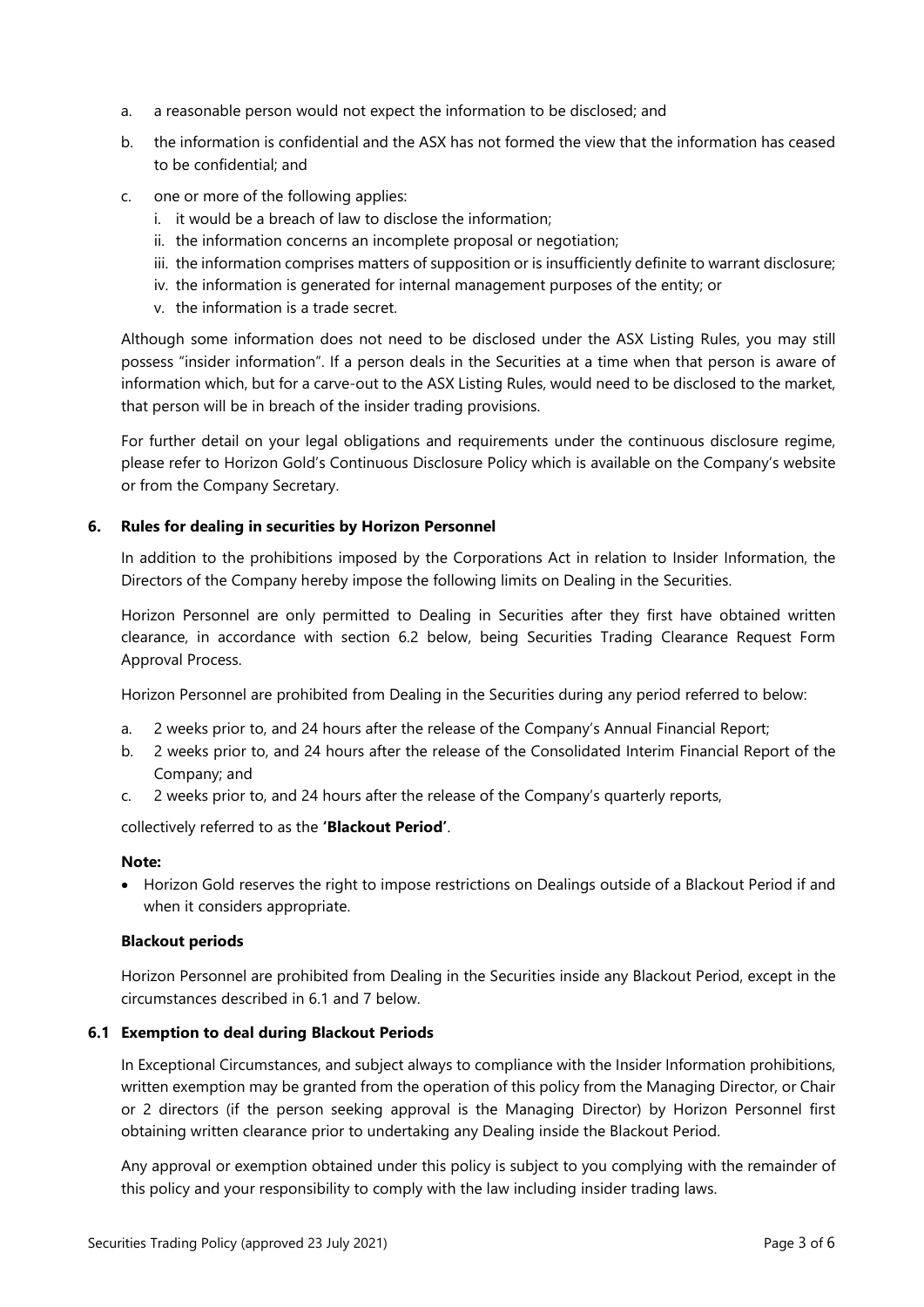# **'Exceptional Circumstances'** means:

- a. severe financial hardship such as a pressing financial commitment that cannot be satisfied otherwise than by selling the relevant Securities;
- b. a court order, court enforceable undertaking, or other legal or regulatory requirement requiring a sale or transfer of the relevant Securities;
- c. other circumstances considered by the Managing Director or the Company Secretary to be so exceptional that the sale or disposal of the relevant Securities is the only reasonable course of action.

A request for exemption is to be made by way of completing the Securities Trading Clearance Request Form in accordance with section 6.2, being Securities Trading Clearance Request Form Approval Process.

# **6.2 Securities Trading Clearance Request Form Approval Process**

In all circumstances, Horizon Personnel must first receive written approval by completing the attached Securities Trading Clearance Request Form (electronic clearance via email is acceptable) for any proposed Dealing in Horizon Gold Securities as follows:

- a. All persons (other than the Chair) must inform and receive written approval from the Managing Director or the Chair prior to undertaking any Dealing;
- b. the Chair must obtain written approval from the Managing Director and/or any two (2) other directors prior to undertaking any Dealing;

If written approval is given, you must complete any Dealing within five business days after receiving such approval. A further notification and written approval will be required if the proposed Dealing does not occur within the relevant 5-day approval period.

## **Notes:**

- any clearance in relation to a Dealing can be given or refused in Horizon Gold's discretion, without giving any reasons;
- a clearance in relation to a Dealing can be withdrawn if new information comes to light or there is a change in circumstances;
- the decision to refuse clearance is final and binding on the person seeking the clearance;
- if clearance to the Dealing is refused, the person seeking the clearance must keep that information confidential and not disclose it to anyone.

# **7. Exceptions to this policy**

The following Dealings are excluded from the operations of this policy:

- a. transfers of Securities already held in a superannuation fund or other saving scheme in which you are a beneficiary;
- b. an investment in, or trading in units of, a fund or other scheme (other than a scheme only investing in the Securities) where the assets of the fund or other scheme are invested at the discretion of a third party;
- c. where you are a trustee, trading in the Securities by that trust provided that you are not a beneficiary of the trust and any decision to trade during a Blackout Period is taken by the other trustees or by the investment managers independently of you;
- d. undertakings to accept, or the acceptance of, a takeover offer;
- Securities Trading Policy (approved 23 July 2021) Securities Trading Page 4 of 6 e. trading under an offer or invitation made to all or most of the security holders, such as, a rights issue, a security purchase plan, a dividend or distribution reinvestment plan and an equal access buy-back, where the plan that determines the timing and structure of the offer has been approved by the Board.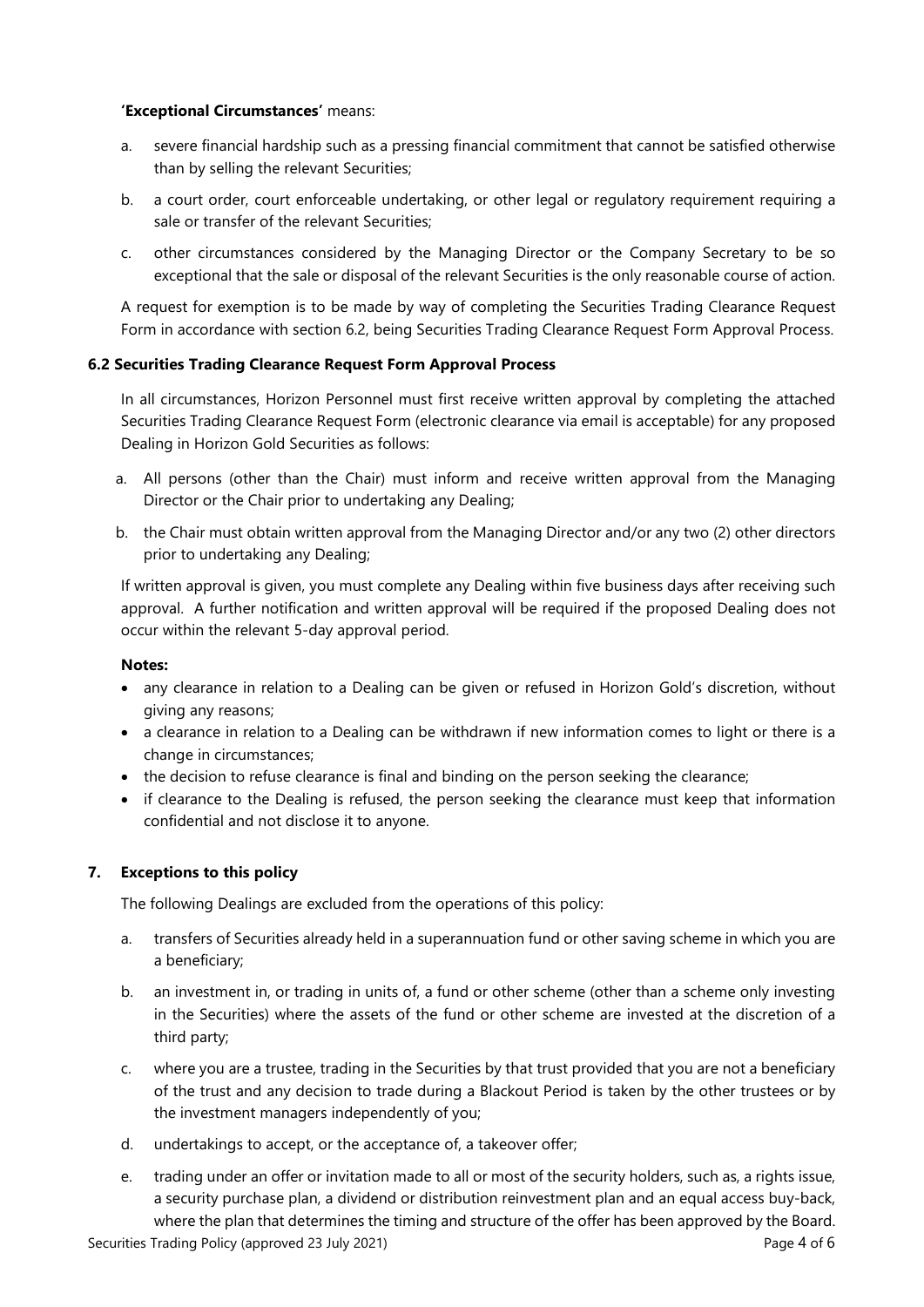This includes decisions relating to whether or not to take up the entitlements and the sale of entitlements required to provide for the take up of the balance of entitlements under a renounceable pro rata issue;

- f. A disposal of the Securities that is the result of a secured lender exercising their right, for example, under a margin lending arrangement;
- g. dealing where the beneficial interest in the relevant Security does not change;
- h. the exercise (but not the sale of Securities following exercise) of an option or a right under the Company's Incentive Scheme or any other employee incentive schemes, or the conversion of a convertible security, where the final date for the exercise of the option or right, or the conversion of the security, falls during a Blackout Period and the Company has been in an exceptionally long Blackout Period or the Company has had a number of consecutive Blackout Periods and you could not reasonably have been expected to exercise it at a time when free to do so.

#### **8. Directors Additional Obligations for ASX Disclosure**

Directors are required, pursuant to ASX Listing Rule 3.19A, to disclose to the ASX by way of an announcement any change in their holding of Securities in the Company. Such notices are required to be lodged with the ASX within five business days of the change in the Securities taking place.

Therefore, directors must notify the Company Secretary in writing of any Dealings in the Securities within 3 business days of the transaction.

#### **9. Securities in other companies**

Whilst in general you are free to deal in shares in other listed companies, the prohibited insider trading conduct under the Corporations Act includes trading in the securities of other entities with which the Horizon Gold Group may be dealing (such as joint venture partners or any party with whom Horizon Gold is holding confidential business discussions).

## **10. Breach of law and policy**

A breach of the Corporation Act in relation to Dealings while in possession of Insider Information may expose you to criminal and civil liabilities.

Any breach of the Horizon Gold Securities Trading Policy will also be regarded as serious misconduct which may lead to disciplinary action or dismissal.

## **11. Who to contact**

If you are in any doubt regarding this policy or any proposed Dealings in Securities you should contact the Company Secretary.

#### **12. Review**

This policy will be reviewed as required but, in any event, no later than two years from the below date.